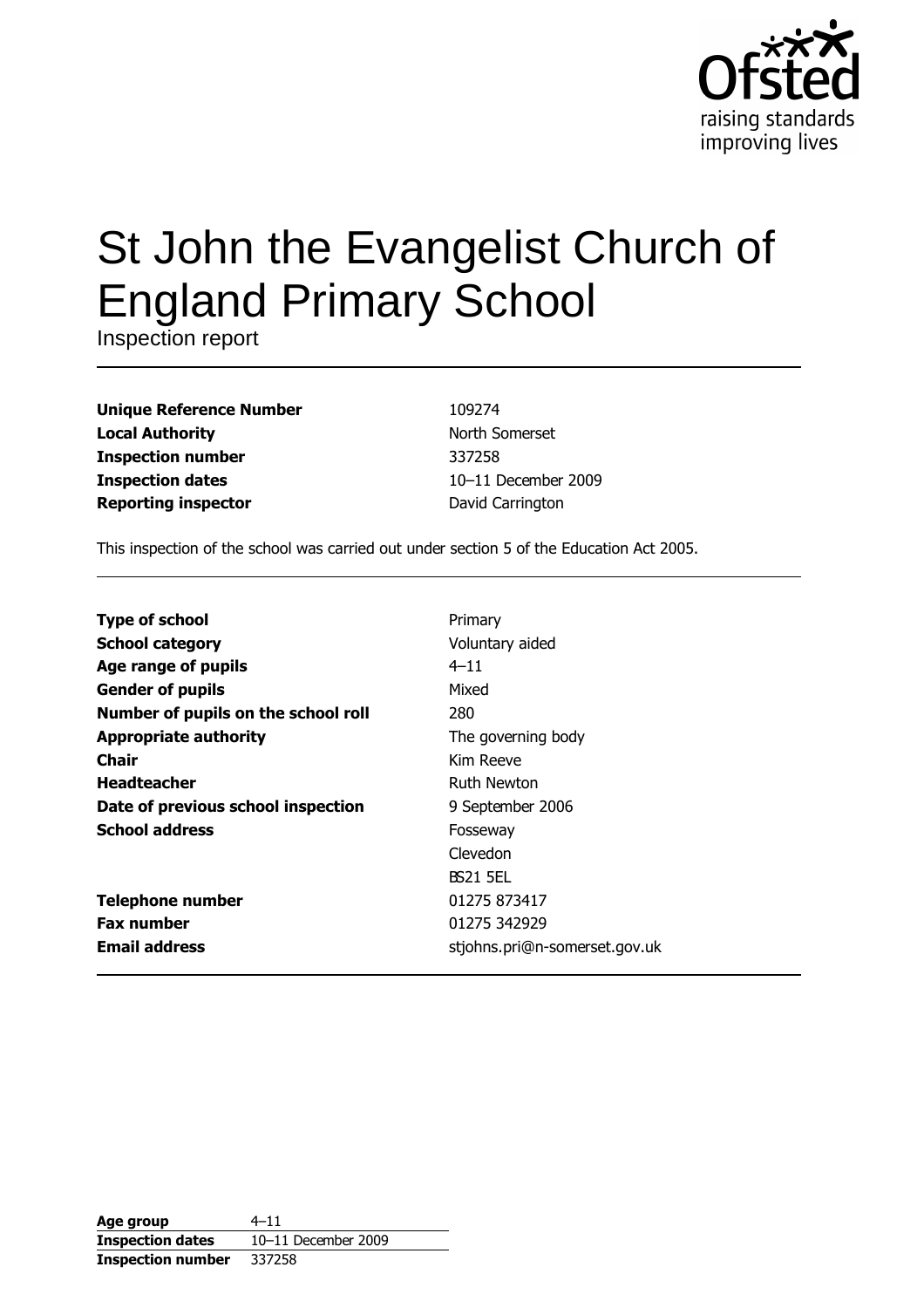The Office for Standards in Education, Children's Services and Skills (Ofsted) regulates and inspects to achieve excellence in the care of children and young people, and in education and skills for learners of all ages. It regulates and inspects childcare and children's social care, and inspects the Children and Family Court Advisory Support Service (Cafcass), schools, colleges, initial teacher training, work-based learning and skills training, adult and community learning, and education and training in prisons and other secure establishments. It rates council children's services, and inspects services for looked after children, safequarding and child protection.

Further copies of this report are obtainable from the school. Under the Education Act 2005, the school must provide a copy of this report free of charge to certain categories of people. A charge not exceeding the full cost of reproduction may be made for any other copies supplied.

If you would like a copy of this document in a different format, such as large print or Braille, please telephone 08456 404045, or email enquiries@ofsted.gov.uk.

You may copy all or parts of this document for non-commercial educational purposes, as long as you give details of the source and date of publication and do not alter the documentation in any way.

Royal Exchange Buildings St Ann's Square Manchester M2 7LA T: 08456 404045 Textphone: 0161 618 8524 E: enquiries@ofsted.gov.uk W: www.ofsted.gov.uk © Crown copyright 2009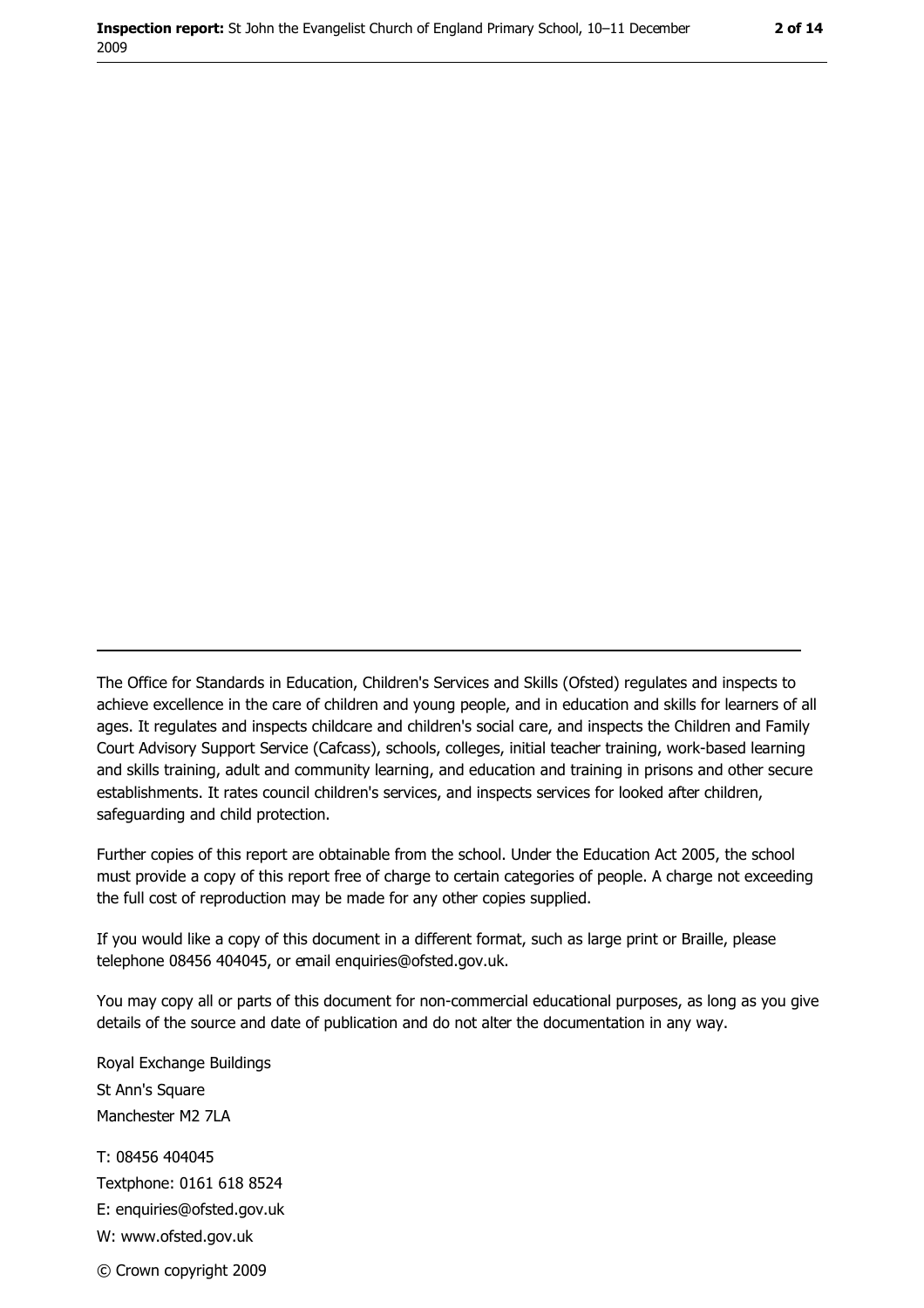# **Introduction**

This inspection was carried out by three additional inspectors. The inspectors visited 12 lessons, and held meetings with governors, members of staff and groups of pupils. They observed the school's work, and looked at curriculum planning, information from the monitoring of pupils' progress and the quality of provision, samples of pupils' work, assessment and attendance data and school improvement planning. Questionnaires were evaluated from 136 parents and carers as well as those from staff and a sample of pupils.

The inspection team reviewed many aspects of the school's work. It looked in detail at the following:

- the effectiveness of work to remove inconsistencies in pupils' attainment and  $\blacksquare$ progress
- the improvements being made in the use of assessment to support learning  $\blacksquare$
- the improvements to the promotion of community cohesion.  $\blacksquare$

## Information about the school

St John the Evangelist Church of England Primary School is a little larger than most primary schools. Nearly all of the pupils are from White British backgrounds. Virtually every pupil speaks English as their main language. The proportion of pupils with special educational needs and/or disabilities is below average. Most of these pupils have some form of learning difficulty.

All the children from the Early Years Foundation Stage are taught together in the Reception classroom and are also included in the breakfast club managed by the governors. The inspection team evaluated the work and outcomes of the breakfast club. There is also a privately run after-school club that is based on the site. This provision, which includes children from the Early Years Foundation Stage, was not inspected by the team. The school has been awarded Healthy Schools and Investor in People status.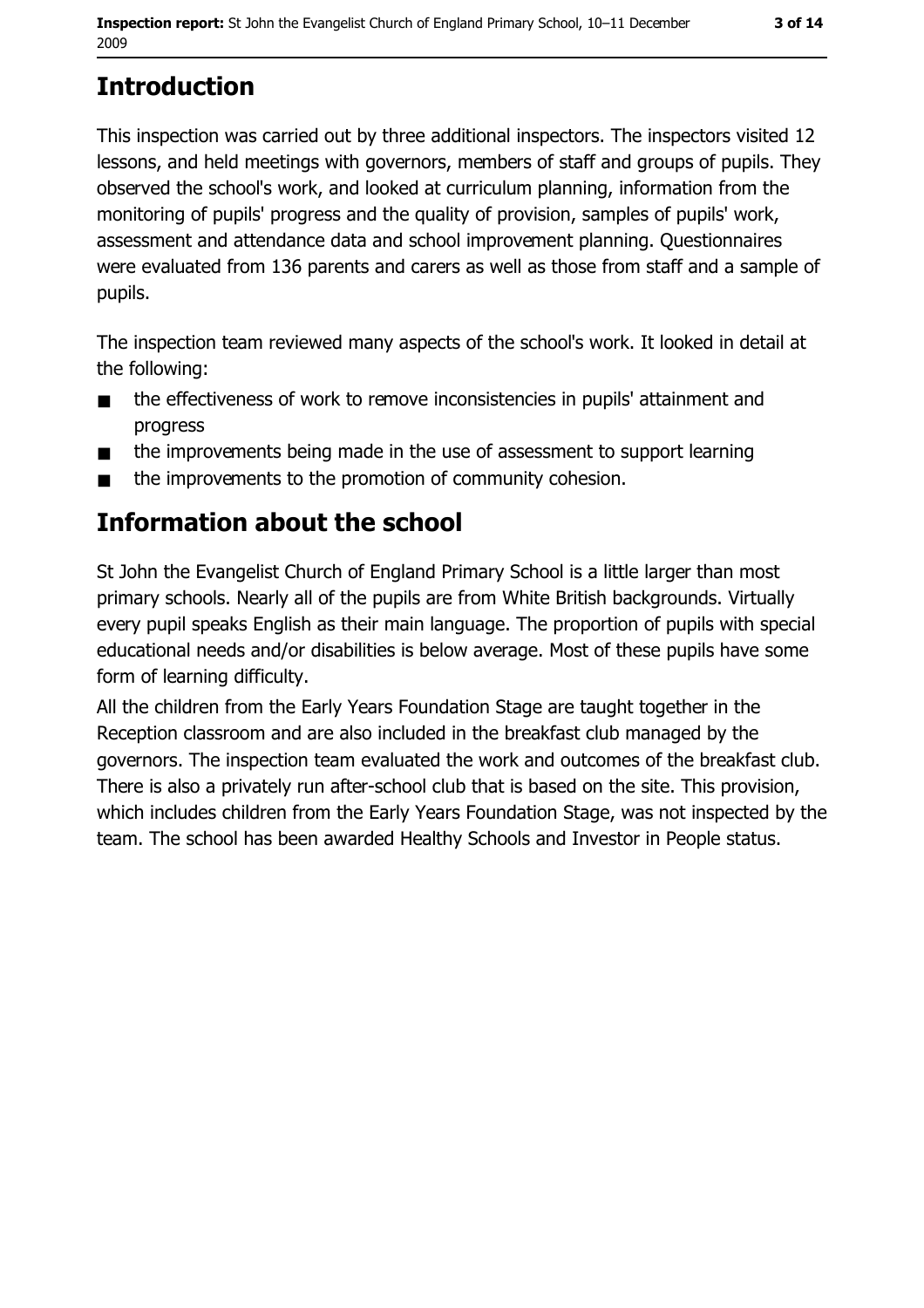Inspection grades: 1 is outstanding, 2 is good, 3 is satisfactory, and 4 is inadequate

# **Inspection judgements**

## Overall effectiveness: how good is the school?

### The school's capacity for sustained improvement

## **Main findings**

St John the Evangelist Church of England Primary is a good school. Because all of the leaders, staff and governors are firm believers that improvement can always be made to the school's work, the school has moved forward rapidly in recent years. Leaders and governors have a very carefully thought out improvement strategy that is based on highly accurate self-evaluation, comprehensive improvement plans and a robust monitoring and evaluation cycle. This is rooted in checks to ensure there is measurable impact on pupils' progress and attainment. The school has outstanding capacity to improve.

No area of the school's work has been judged less than good by inspectors. Under the headteacher's sterling quidance, the school already has a lengthy list of good and outstanding features.

- Attainment has risen and the rate of pupils' progress has gathered speed. Pupils  $\blacksquare$ reach above-average standards and make good progress through the school.
- Attainment in writing has increased well and it is now not very different from that in  $\blacksquare$ other subjects.
- The good profile of achievement includes pupils with special educational needs  $\blacksquare$ and/or disabilities, boys and girls, and pupils from different ethnic groups.
- The school's Church of England heritage is strongly reflected in its ethos. This is  $\blacksquare$ valued by parents and carers and contributes significantly to pupils' excellent personal development.
- Behaviour, pupils' feeling of safety and their view of healthy living are all  $\blacksquare$ outstanding.
- The school is a harmonious community where discrimination is not tolerated and  $\blacksquare$ hardly ever shows its presence.
- All pupils are afforded outstanding care, guidance and support and they are  $\blacksquare$ safequarded expertly.
- Equal opportunities exist for every pupil because the staff, governors, and parents  $\blacksquare$ and carers are united in their efforts to help pupils do well in school.
- The curriculum is rich and relevant. It provides good opportunities for pupils to  $\blacksquare$ build the necessary basic skills and enjoy learning in a systematic way.
- School leaders are working profitably to increase cross-curricular links in order to  $\blacksquare$ enhance pupils' basic skills and help them improve their creativity, independence and self-reliance in learning.
- Out-of-school activities are diverse and beneficial. The breakfast club is a highly  $\blacksquare$ popular event that helps everyone prepare for a good day of learning.
- Leadership of the Early Years Foundation Stage is good and has ensured that great  $\blacksquare$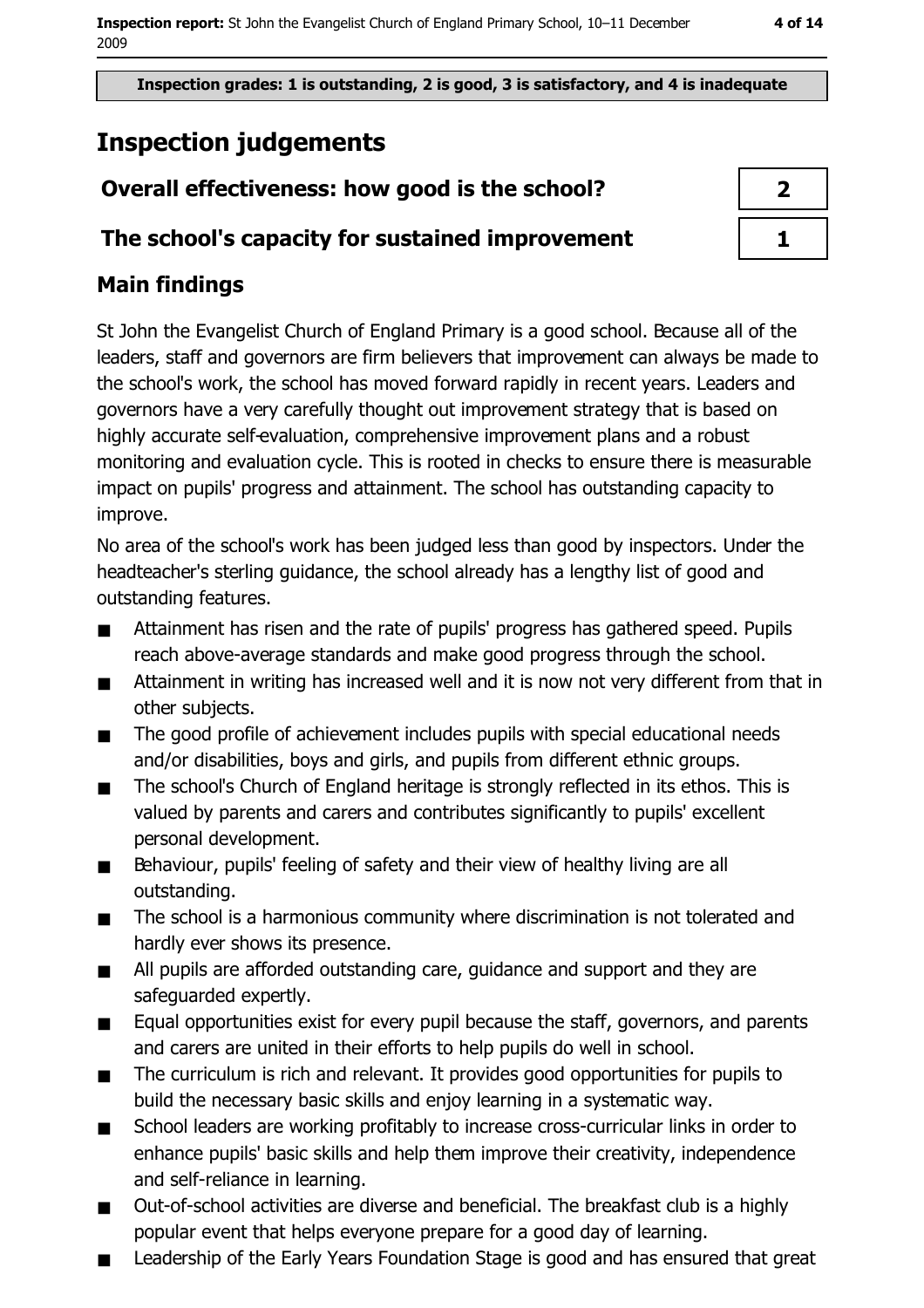strides have been made in the strengthening of provision.

Early Years Foundation Stage provision is outstanding for children's academic and  $\blacksquare$ welfare needs. This shows through in rising attainment and good progress from children's expected level of skills and knowledge when they start school.

There are two areas for further development, which figure prominently in the school improvement plan.

- While teaching and learning are good, opportunities for pupils to take charge of  $\blacksquare$ their own learning are not yet consistent in all lessons. In some lessons, there is insufficient time for independent learning and, in a few, teachers tell pupils what to do and how to do it. Occasionally, there are not enough opportunities for pupils to think about and explain to others how they will complete the work, how they will judge whether they are learning successfully and, subsequently, how they will evaluate their degree of success.
- The promotion of community cohesion is good. It has improved significantly with  $\blacksquare$ the rigorous checks that are made to evaluate the outcomes and to review and update policy and practice. Pupils have an excellent awareness of their own culture and that of others around the world. The school's outstanding links with schools in Uganda, Gaza, New Zealand, France and other overseas countries are not yet mirrored in such strong partnerships with schools in different communities in Britain.

There is full resolve to work successfully to strengthen these things.

#### What does the school need to do to improve further?

- In order to eliminate the remaining, few inconsistencies in pupils' progress, ensure they have ample opportunities to take charge of their own learning by:
	- providing more time for pupils to talk together about what they are going to learn, how they will do this and, later, to evaluate their own success
	- making sure that the balance of adult-supervised and independent work is sufficient to allow pupils to hone their initiative and self-reliance in learning.

 $\overline{2}$ 

Strengthen links with schools and groups in other parts of Britain to foster pupils'  $\blacksquare$ even greater awareness of the richness and diversity of different cultures and societies.

#### **Outcomes for individuals and groups of pupils**

Lessons are usually productive and purposeful sessions where the pupils work well and achieve their personal targets. The pupils say learning is fun and interesting and that they learn lots of new things. They have a firm understanding of their targets and can explain, if asked, how well they think they are doing. Pupils' books show good attention to presentation, handwriting and spelling. In mathematics, books illustrate the pupils' good basic skills of numeracy. Pupils' achievements in reading are a high point. Results in Year 6 national tests dipped in 2008/09 but it is evident that, this year, attainment and progress have returned to the good levels seen in previous years.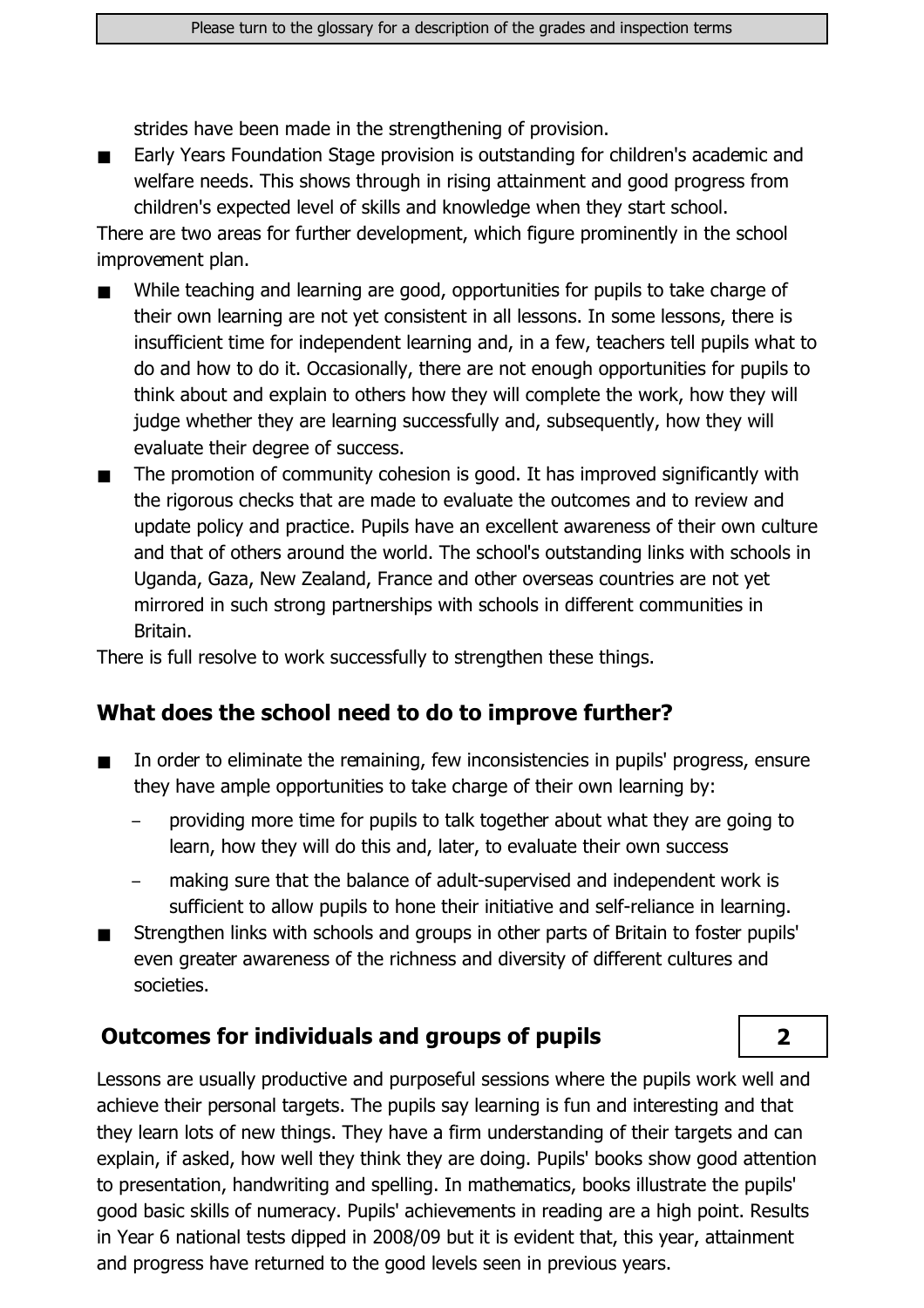Inspection report: St John the Evangelist Church of England Primary School, 10-11 December 2009

#### Inspection grades: 1 is outstanding, 2 is good, 3 is satisfactory, and 4 is inadequate

The rate of attendance is well-above average and has been so for a number of years. There is hardly any persistent absence. These factors illustrate the pupils' outstanding enjoyment of school. All times of day are used beneficially to build pupils' self-esteem and confidence, excellent relationships and enjoyment of life. The Christmas lunch was a case in point, when pupils joined Slade singing 'Merry Christmas' with enthusiasm and great enjoyment. The sense of being part of a very supportive school community is shared by all pupils.

These are the grades for pupils' outcomes

| Pupils' achievement and the extent to which they enjoy their learning                                                     |                |
|---------------------------------------------------------------------------------------------------------------------------|----------------|
| Taking into account:<br>Pupils' attainment <sup>1</sup>                                                                   | $\mathcal{P}$  |
| The quality of pupils' learning and their progress                                                                        | $\mathcal{P}$  |
| The quality of learning for pupils with special educational needs and/or<br>disabilities and their progress               | 2              |
| The extent to which pupils feel safe                                                                                      | 1              |
| <b>Pupils' behaviour</b>                                                                                                  | 1              |
| The extent to which pupils adopt healthy lifestyles                                                                       | 1              |
| The extent to which pupils contribute to the school and wider community                                                   | 1              |
| The extent to which pupils develop workplace and other skills that will<br>contribute to their future economic well-being | $\overline{2}$ |
| Taking into account:<br>Pupils' attendance <sup>1</sup>                                                                   | 1              |
| The extent of pupils' spiritual, moral, social and cultural development                                                   | 1              |

#### How effective is the provision?

There has been a steadfast and reliable improvement in the quality of teaching. Over 90% of the lessons observed during the inspection were of good or better quality. Such characteristics were also evident in pupils' books. The data for pupils' progress also demonstrates the good quality of teaching and learning. The staff are great self-improvers and are thirsty for support and advice about how to make things even better for the pupils. They are committed to improving the chances for pupils to contribute more to the approach and style of learning, which remain an area for

The grades for attainment and attendance are: 1 is high; 2 is above average; 3 is broadly average; and 4 is low.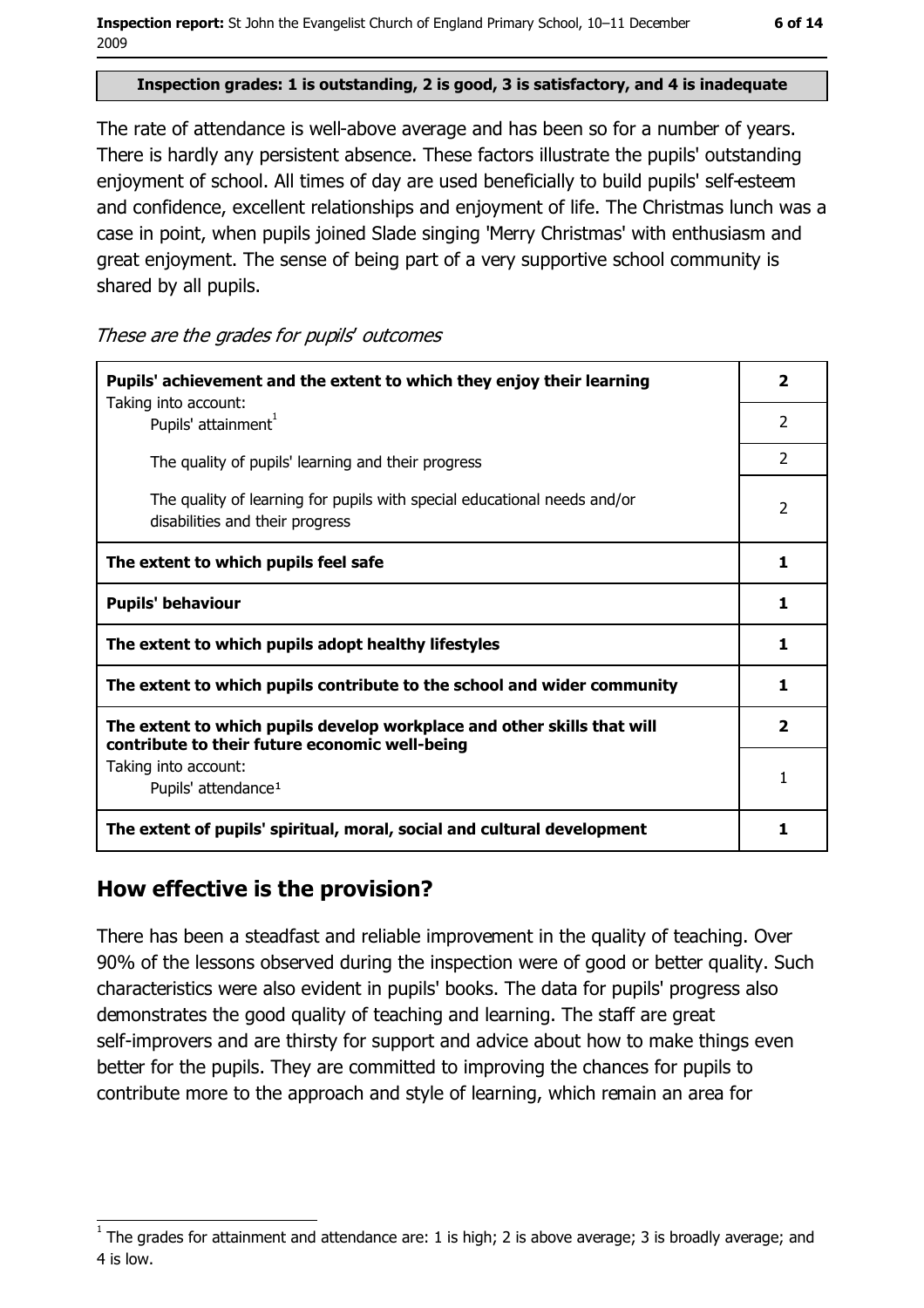consolidation. Key strengths of teaching include brisk pace, secure subject knowledge, well-founded planning and effective contributions from teaching assistants.

The teaching of information and communication technology (ICT) has been improved as successfully as that for writing. Pupils' skills have risen in both subjects. ICT is used to broaden pupils' writing skills and to provide good opportunities for pupils to solve problems, carry out investigations and conduct research. The school has secure systems to ensure pupils' safety in using the internet. The curriculum for art, dance and drama has many strengths that contribute to pupils' performing skills. Artwork around school is of high quality.

Fully effective partnerships have been forged with outside agencies and parents and carers to ensure pupils settle well to good learning. Vulnerable pupils are given very effective quidance to help them maximise the benefits they gain from school.

These are the grades for the quality of provision

| The quality of teaching                                                                                    |  |
|------------------------------------------------------------------------------------------------------------|--|
| Taking into account:<br>The use of assessment to support learning                                          |  |
| The extent to which the curriculum meets pupils' needs, including, where<br>relevant, through partnerships |  |
| The effectiveness of care, guidance and support                                                            |  |

#### How effective are leadership and management?

The headteacher sets a matchless example in her high expectations, tireless work for improvement and leadership that fully encourages and steers the staff and pupils to better things. Senior leaders, including the highly capable deputy headteacher, follow this lead with great perseverance and humanity. Governors have made good strides in building their knowledge and understanding of school performance. They have come a long way in establishing rigorous monitoring and review procedures and are putting the final blocks in place to make this their key strength. This is apparent in their work to raise the quality of the school's promotion of community cohesion from good to outstanding. Their existing monitoring has indicated the need to broaden pupils' understanding of other communities in Britain.

Parents' and carers' views of the school are almost universally positive and, in particular, reflect on the very effective leadership in school, the excellent safeguarding procedures and the way the school helps every child to succeed. A few parents and carers would like to see more consideration given by school leaders to their views and ideas. However, the vast majority see this as a strength of their relationships with the school, a view which inspectors uphold.

These are the grades for leadership and management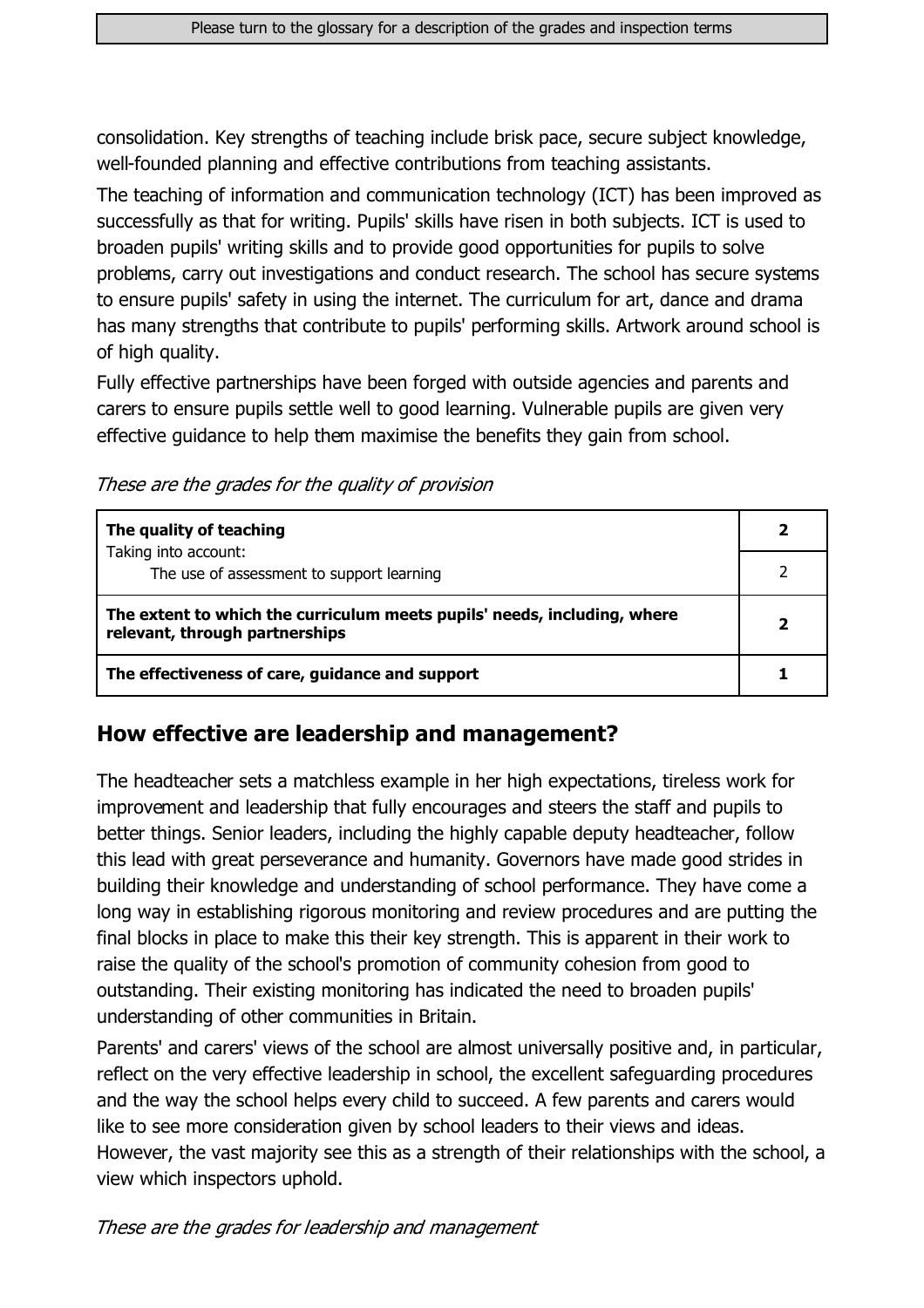#### Inspection grades: 1 is outstanding, 2 is good, 3 is satisfactory, and 4 is inadequate

| The effectiveness of leadership and management in embedding ambition and<br>driving improvement                                                                     | 1                       |
|---------------------------------------------------------------------------------------------------------------------------------------------------------------------|-------------------------|
| Taking into account:<br>The leadership and management of teaching and learning                                                                                      |                         |
| The effectiveness of the governing body in challenging and supporting the<br>school so that weaknesses are tackled decisively and statutory responsibilities<br>met | $\overline{\mathbf{2}}$ |
| The effectiveness of the school's engagement with parents and carers                                                                                                | 1                       |
| The effectiveness of partnerships in promoting learning and well-being                                                                                              | 1                       |
| The effectiveness with which the school promotes equality of opportunity and<br>tackles discrimination                                                              | 1                       |
| The effectiveness of safeguarding procedures                                                                                                                        | 1                       |
| The effectiveness with which the school promotes community cohesion                                                                                                 | $\mathbf{2}$            |
| The effectiveness with which the school deploys resources to achieve<br>value for money                                                                             | 2                       |

#### **Early Years Foundation Stage**

The children are excited, enthused and encouraged greatly by their time in school. They move freely inside and out and are confident to seek help and advice from adults when plaving or working. The staff ensure there are well-judged opportunities for independent learning activities and also adult-led sessions where skills and knowledge are built systematically. The children gain good insights into the world around them. Following their study of photographs of children in school in Northern Ireland, the children were able to say how their education differed and how it was alike. They also talked confidently about flying or sailing across the Irish Sea to get to Northern Ireland. It is evident that good leadership of the Early Years Foundation Stage is contributing to the consolidation of excellent provision. Not all of the improvements to provision have led to increased achievement, although the trend in that direction is positive. The children leave the Reception year with nearly all of the skills and knowledge expected for their age. A few do particularly well and some do not quite reach their targets but all make good progress during their year in Reception.

These are the grades for the Early Years Foundation Stage

| <b>Overall effectiveness of the Early Years Foundation Stage</b>                             |  |
|----------------------------------------------------------------------------------------------|--|
| Taking into account:<br>Outcomes for children in the Early Years Foundation Stage            |  |
| The quality of provision in the Early Years Foundation Stage                                 |  |
| The effectiveness of leadership and management of the Early Years<br><b>Foundation Stage</b> |  |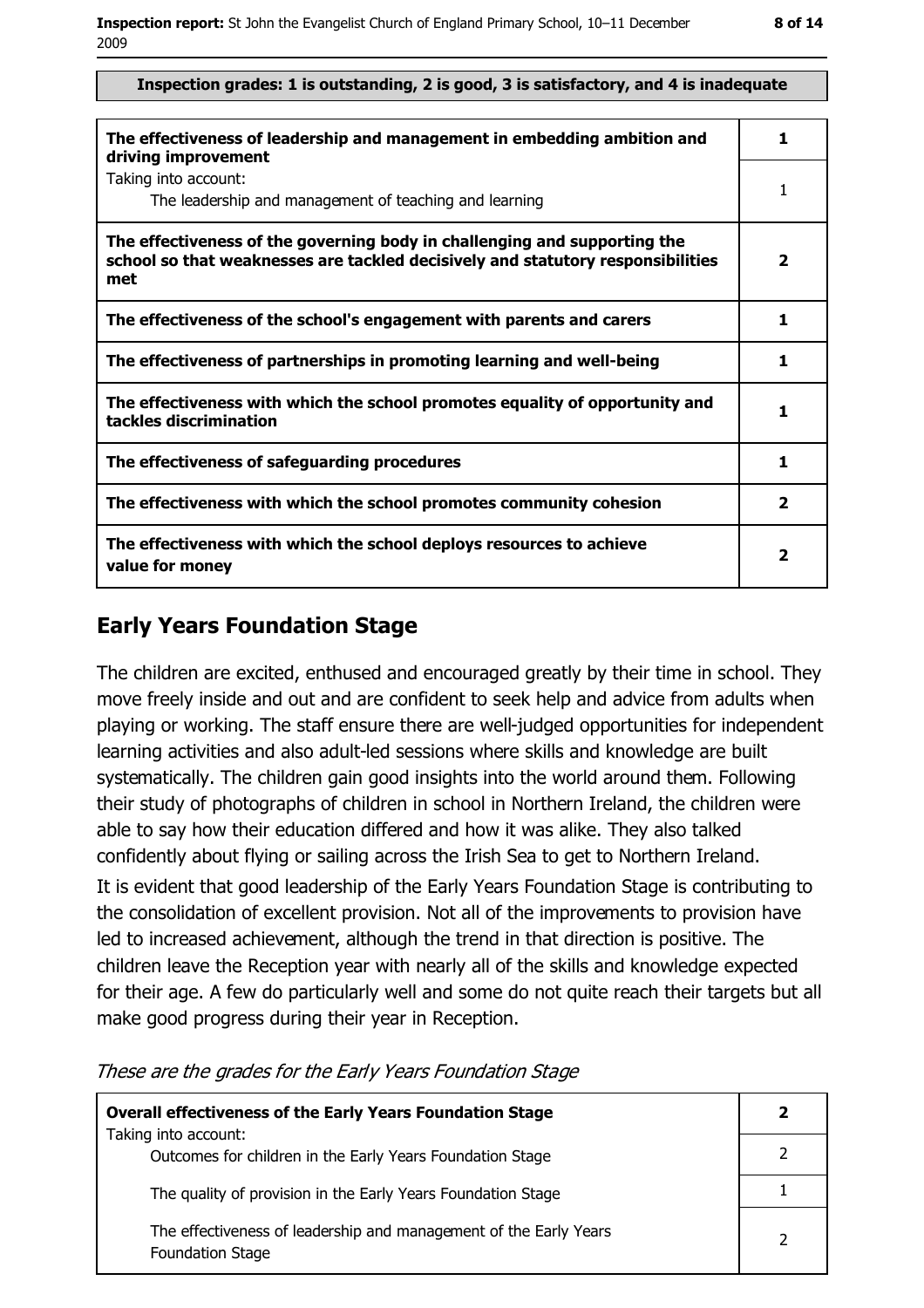#### **Views of parents and carers**

Parents and carers have overwhelmingly positive views of the school. While one or two show reservations about each of the 13 items on the questionnaire, there is no distinct trend in these or in the comments added to the questionnaire. All but three parents or carers say their children enjoy school and one alone is concerned about safeguarding. Hardly any are unhappy with their children's education at the school. Inspectors agree with the positive views.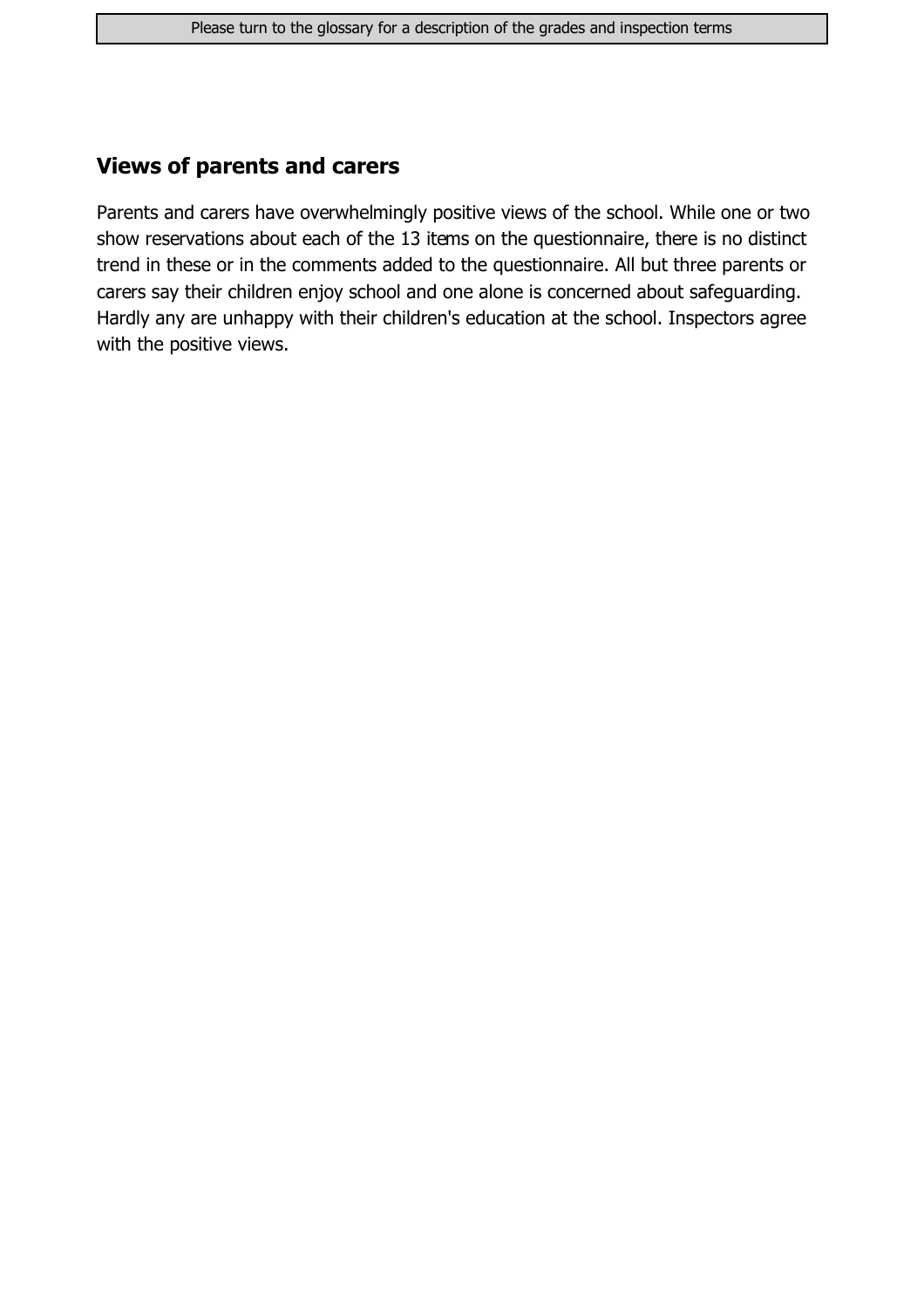Ofsted invited all the registered parents and carers of pupils registered at St John the Evangelist Church of England Primary School to complete a questionnaire about their views of the school.

In the questionnaire, parents and carers were asked to record how strongly they agreed with 13 statements about the school.

The inspection team received 136 completed questionnaires by the end of the on-site inspection. In total, there are 280 pupils registered at the school.

| <b>Statements</b>                                                                                                                                                                                                                                       | <b>Strongly</b><br><b>Agree</b> |               | <b>Agree</b> |               | <b>Disagree</b> |                | <b>Strongly</b><br>disagree |                |
|---------------------------------------------------------------------------------------------------------------------------------------------------------------------------------------------------------------------------------------------------------|---------------------------------|---------------|--------------|---------------|-----------------|----------------|-----------------------------|----------------|
|                                                                                                                                                                                                                                                         | <b>Total</b>                    | $\frac{1}{2}$ | <b>Total</b> | $\frac{0}{0}$ | <b>Total</b>    | $\frac{0}{0}$  | <b>Total</b>                | $\frac{1}{2}$  |
| My child enjoys school                                                                                                                                                                                                                                  | 79                              | 58            | 52           | 38            | $\overline{2}$  | $\mathbf 1$    | $\mathbf{1}$                | $\mathbf{1}$   |
| The school keeps my child<br>safe                                                                                                                                                                                                                       | 99                              | 73            | 35           | 26            | $\mathbf{1}$    | 1              | 0                           | $\mathbf 0$    |
| The school informs me<br>about my child's progress                                                                                                                                                                                                      | 55                              | 40            | 77           | 57            | 4               | 3              | 0                           | 0              |
| My child is making enough<br>progress at this school                                                                                                                                                                                                    | 58                              | 43            | 75           | 55            | $\overline{2}$  | 1              | 1                           | $\mathbf{1}$   |
| The teaching is good at this<br>school                                                                                                                                                                                                                  | 80                              | 59            | 55           | 40            | $\mathbf{1}$    | $\mathbf{1}$   | 0                           | 0              |
| The school helps me to<br>support my child's learning                                                                                                                                                                                                   | 71                              | 52            | 62           | 46            | $\overline{2}$  | $\mathbf{1}$   | 0                           | $\mathbf 0$    |
| The school helps my child to<br>have a healthy lifestyle                                                                                                                                                                                                | 77                              | 57            | 56           | 41            | $\overline{2}$  | $\mathbf{1}$   | 0                           | $\mathbf 0$    |
| The school makes sure that<br>my child is well prepared for<br>the future (for example<br>changing year group,<br>changing school, and for<br>children who are finishing<br>school, entering further or<br>higher education, or<br>entering employment) | 65                              | 48            | 55           | 40            | $\overline{4}$  | 3              | 1                           | $\mathbf{1}$   |
| The school meets my child's<br>particular needs                                                                                                                                                                                                         | 58                              | 43            | 69           | 51            | 3               | 2              | $\mathbf{1}$                | $\mathbf{1}$   |
| The school deals effectively<br>with unacceptable behaviour                                                                                                                                                                                             | 64                              | 47            | 61           | 45            | 3               | $\overline{2}$ | $\mathbf{1}$                | $\mathbf{1}$   |
| The school takes account of<br>my suggestions and<br>concerns                                                                                                                                                                                           | 58                              | 38            | 70           | 51            | $\overline{4}$  | 3              | 3                           | $\overline{2}$ |
| The school is led and<br>managed effectively                                                                                                                                                                                                            | 77                              | 57            | 55           | 40            | 3               | $\overline{2}$ | $\mathbf 0$                 | $\mathbf 0$    |
| Overall, I am happy with my<br>child's experience at this<br>school                                                                                                                                                                                     | 79                              | 58            | 54           | 40            | $\mathbf{1}$    | $\mathbf{1}$   | $\mathbf{1}$                | $\mathbf{1}$   |

The table above summarises the responses that parents and carers made to each statement. The percentages indicate the proportion of parents and carers giving that response out of the total number of completed questionnaires. Where one or more parents and carers chose not to answer a particular question, the percentages will not add up to 100%.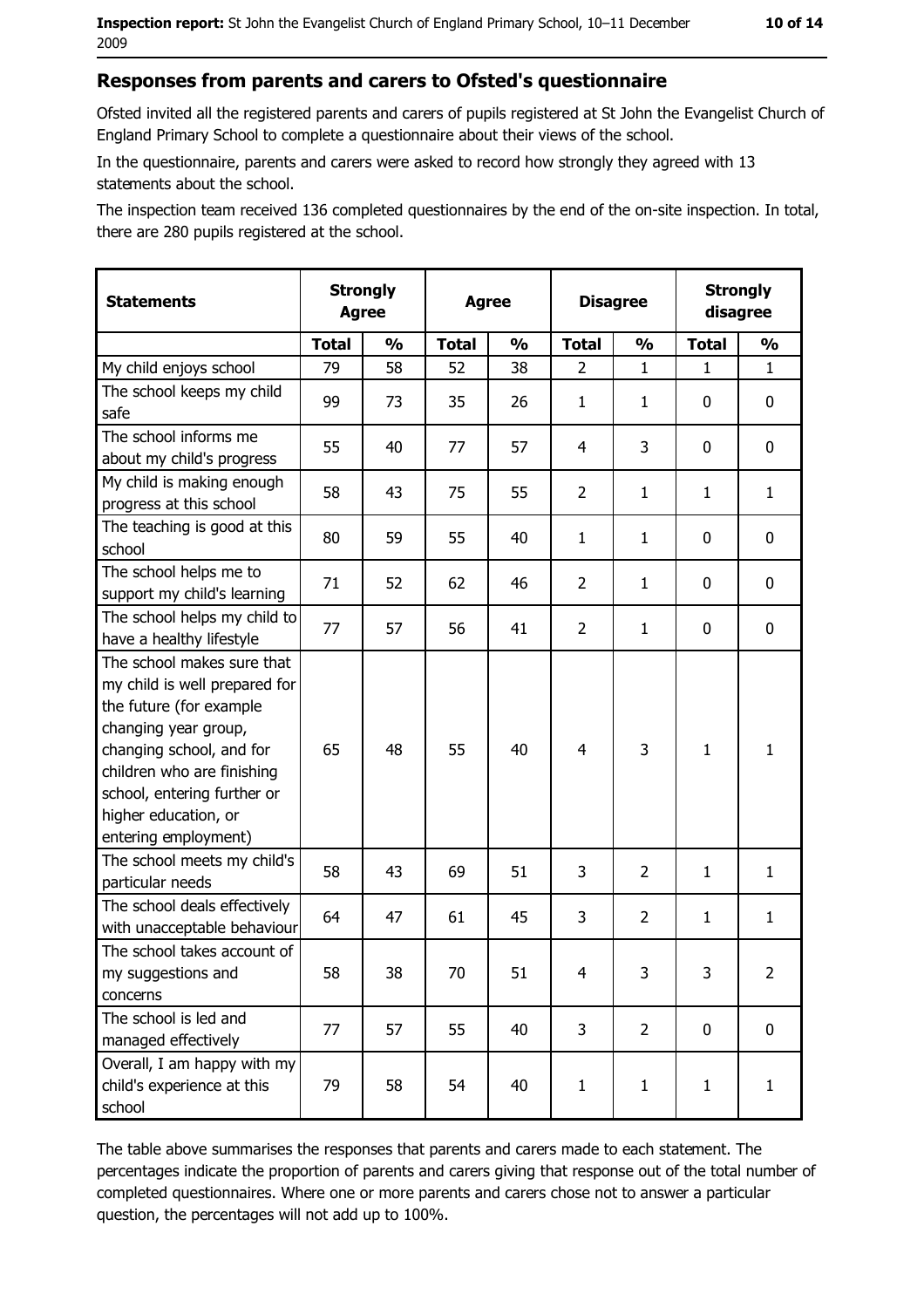# **Glossary**

## What inspection judgements mean

| Grade   | <b>Judgement</b> | <b>Description</b>                                                                                                                                                                                                               |
|---------|------------------|----------------------------------------------------------------------------------------------------------------------------------------------------------------------------------------------------------------------------------|
| Grade 1 | Outstanding      | These features are highly effective. An oustanding<br>school provides exceptionally well for its pupils' needs.                                                                                                                  |
| Grade 2 | Good             | These are very positive features of a school. A school<br>that is good is serving its pupils well.                                                                                                                               |
| Grade 3 | Satisfactory     | These features are of reasonable quality. A satisfactory<br>school is providing adequately for its pupils.                                                                                                                       |
| Grade 4 | Inadequate       | These features are not of an acceptable standard. An<br>inadequate school needs to make significant<br>improvement in order to meet the needs of its pupils.<br>Ofsted inspectors will make further visits until it<br>improves. |

#### Overall effectiveness of schools inspected between September 2007 and July 2008

|                       | Overall effectiveness judgement (percentage of<br>schools) |      |                     |                   |
|-----------------------|------------------------------------------------------------|------|---------------------|-------------------|
| <b>Type of school</b> | Outstanding                                                | Good | <b>Satisfactory</b> | <b>Inadequate</b> |
| Nursery schools       | 39                                                         | 58   | 3                   | 0                 |
| Primary schools       | 13                                                         | 50   | 33                  | 4                 |
| Secondary schools     | 17                                                         | 40   | 34                  | 9                 |
| Sixth forms           | 18                                                         | 43   | 37                  | $\overline{2}$    |
| Special schools       | 26                                                         | 54   | 18                  | $\overline{2}$    |
| Pupil referral units  | 7                                                          | 55   | 30                  | 7                 |
| All schools           | 15                                                         | 49   | 32                  | 5                 |

New school inspection arrangements were introduced on 1 September 2009. This means that inspectors now make some additional judgements that were not made previously.

The data in the table above were reported in The Annual Report of Her Majesty's Chief Inspector of Education, Children's Services and Skills 2007/08.

Percentages are rounded and do not always add exactly to 100. Secondary school figures include those that have sixth forms, and sixth form figures include only the data specifically for sixth form inspection judgements.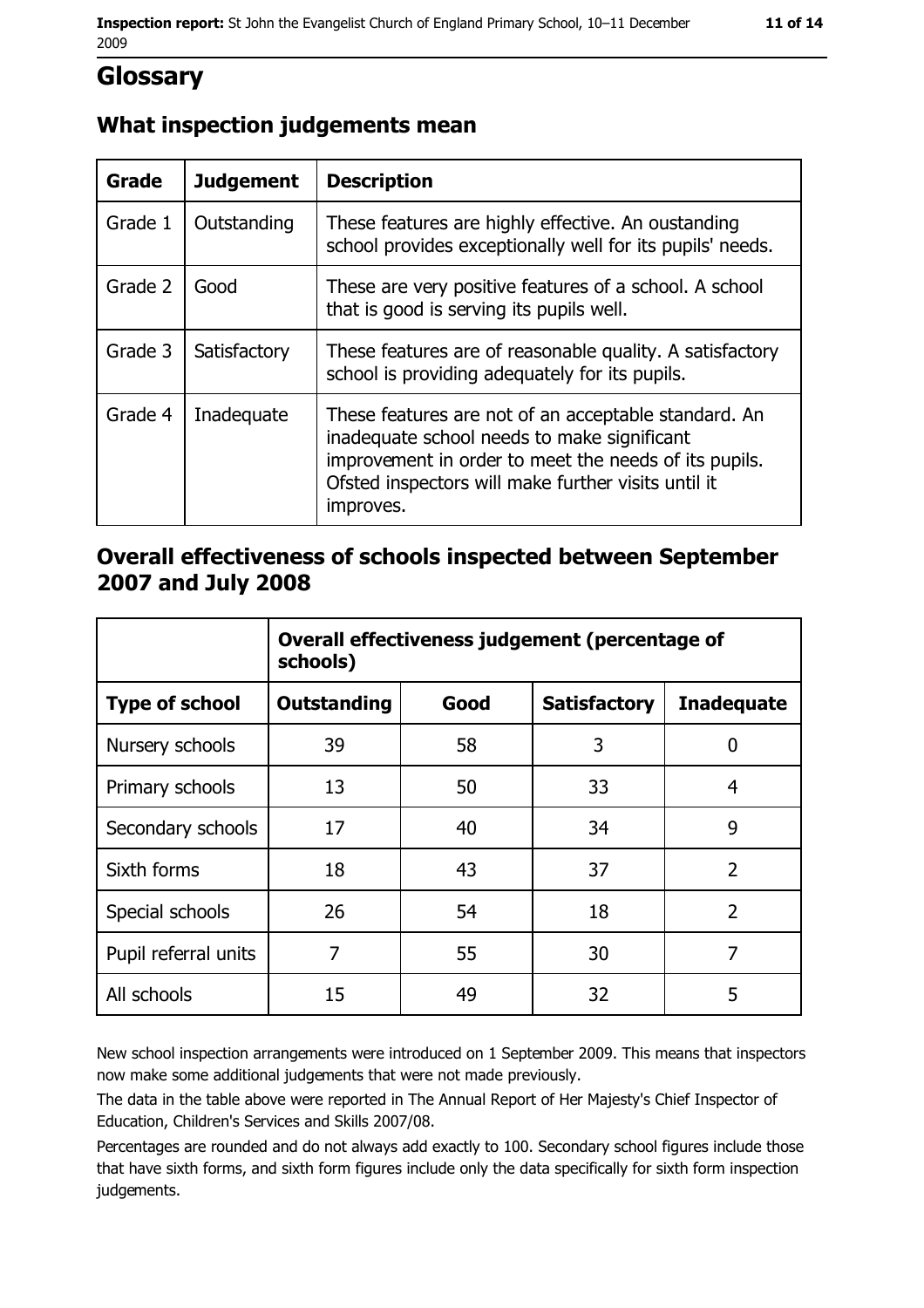## **Common terminology used by inspectors**

| Achievement:                  | the progress and success of a pupil in<br>their learning, development or training.                                                                                                                                                                                                                           |
|-------------------------------|--------------------------------------------------------------------------------------------------------------------------------------------------------------------------------------------------------------------------------------------------------------------------------------------------------------|
| Attainment:                   | the standard of the pupils' work shown by<br>test and examination results and in<br>lessons.                                                                                                                                                                                                                 |
| Capacity to improve:          | the proven ability of the school to<br>continue improving. Inspectors base this<br>judgement on what the school has<br>accomplished so far and on the quality of<br>its systems to maintain improvement.                                                                                                     |
| Leadership and management:    | the contribution of all the staff with<br>responsibilities, not just the headteacher,<br>to identifying priorities, directing and<br>motivating staff and running the school.                                                                                                                                |
| Learning:                     | how well pupils acquire knowledge,<br>develop their understanding, learn and<br>practise skills and are developing their<br>competence as learners.                                                                                                                                                          |
| <b>Overall effectiveness:</b> | inspectors form a judgement on a school's<br>overall effectiveness based on the findings<br>from their inspection of the school. The<br>following judgements, in particular,<br>influence what the overall effectiveness<br>judgement will be.                                                               |
|                               | The school's capacity for sustained<br>improvement.<br>Outcomes for individuals and groups<br>of pupils.<br>The quality of teaching.<br>The extent to which the curriculum<br>meets pupil's needs, including where<br>relevant, through partnerships.<br>The effectiveness of care, guidance<br>and support. |
| Progress:                     | the rate at which pupils are learning in<br>lessons and over longer periods of time. It<br>is often measured by comparing the<br>pupils' attainment at the end of a key<br>stage with their attainment when they<br>started.                                                                                 |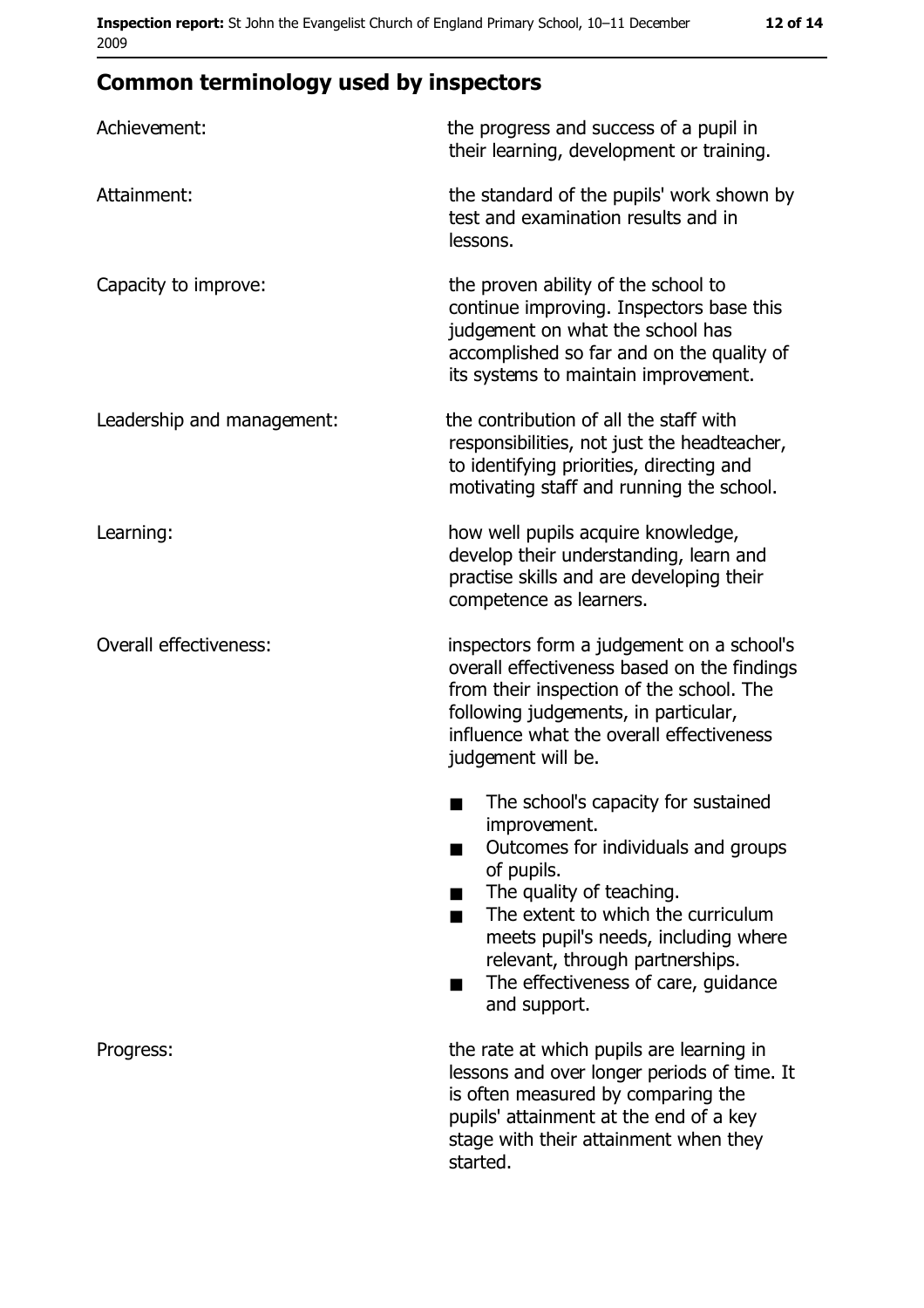#### 13 of 14

This letter is provided for the school, parents and carers to share with their children. It describes Ofsted's main findings from the inspection of their school.



#### 11 December 2009

Dear Pupils

Inspection of St John the Evangelist Church of England Primary School, Clevedon, BS21 5FI

Thank you for welcoming us so warmly when we visited your school recently. We thought you were extremely well behaved and polite. You helped us to find out a lot about your school. We think it gives you a good education and that it has many strengths.

- $\blacksquare$ You reach above average standards and make good progress.
- Children in the Reception year thoroughly enjoy their learning and build new skills  $\blacksquare$ and knowledge quickly.
- Your behaviour is extremely good and you work and play together happily.  $\blacksquare$
- You are taught well and the adults take particularly good care of you.  $\blacksquare$
- Your headteacher expects everyone to do their best and makes sure your school is  $\blacksquare$ very well led and managed.
- Everyone, including you, wants to do their best and improve their work.

There are two things we think can be improved.

- Giving you more opportunities to work independently and judge for yourselves how  $\blacksquare$ well you are doing.
- Establishing good links with pupils and older people elsewhere in Britain so you  $\blacksquare$ learn even more about different societies and cultures.

To help your teachers make these improvements you could talk to them about the ways you learn best. We know you will want to do this and that you will do it enthusiastically. We will remember the way you all joined Slade in singing 'Merry Christmas' for a long time. We hope you do well in your education.

Yours sincerely

David Carrington

Lead inspector (on behalf of the inspection team)